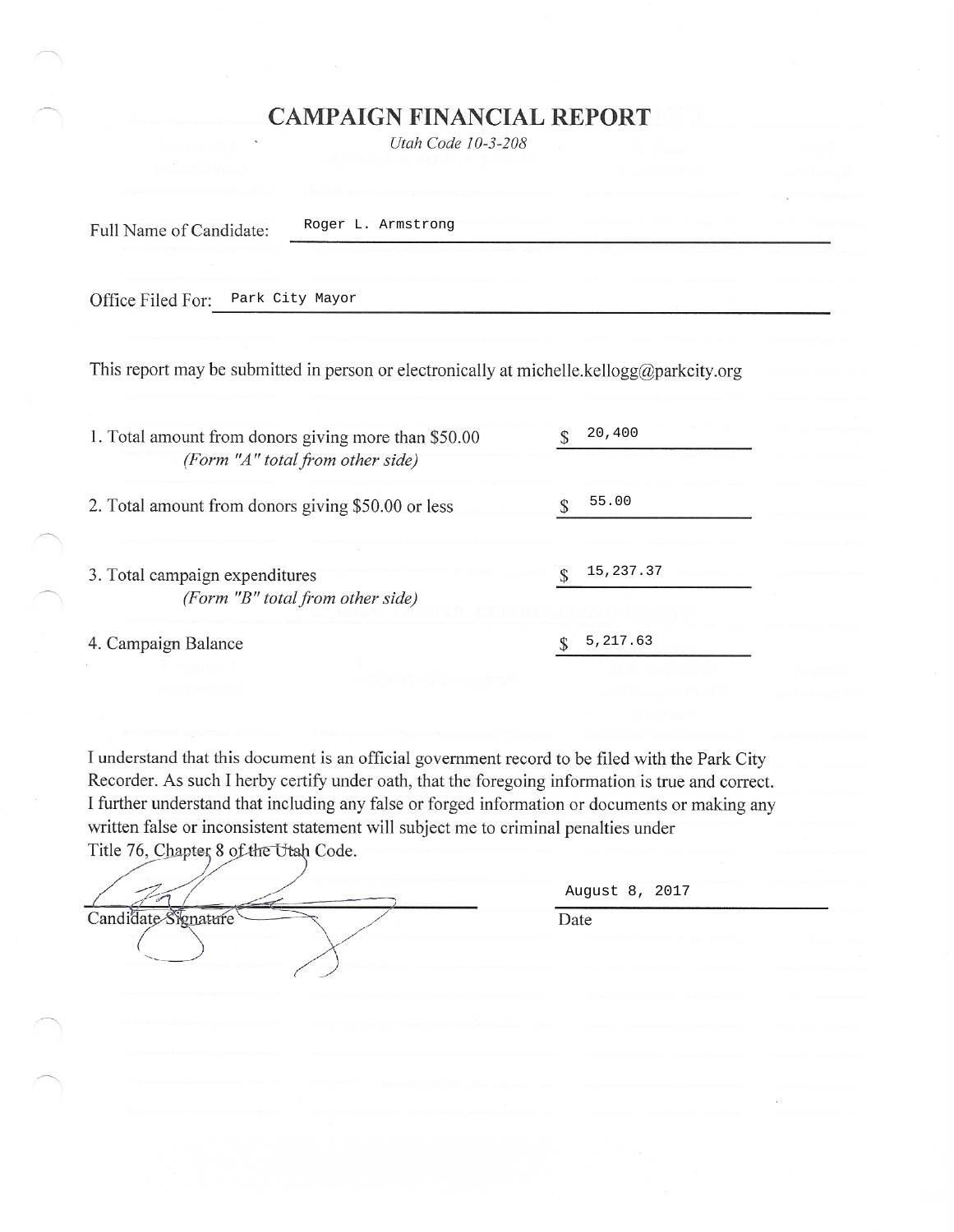| Date<br>Received       | Name of<br>Contributor                                       | Mailing Address & Zip Code                    | Amount of<br>Contribution |
|------------------------|--------------------------------------------------------------|-----------------------------------------------|---------------------------|
|                        |                                                              |                                               |                           |
|                        |                                                              | <b>See Attached Sheet</b>                     |                           |
|                        |                                                              |                                               |                           |
|                        |                                                              |                                               |                           |
|                        |                                                              |                                               |                           |
|                        |                                                              | <b>ITEMIZED EXPENDITURE REPORT (Form "B")</b> |                           |
| Date of<br>Expenditure | Person or<br>Organization to<br>Whom Expenditure<br>was made | Purpose of Expenditure                        | Amount of<br>Expenditure  |
|                        |                                                              |                                               |                           |
|                        |                                                              |                                               |                           |
|                        |                                                              | <b>See Attached Sheet</b>                     |                           |
|                        |                                                              |                                               |                           |
|                        |                                                              |                                               |                           |
|                        |                                                              |                                               |                           |

## **ITEMIZED CONTRIBUTION REPORT (Form "A")**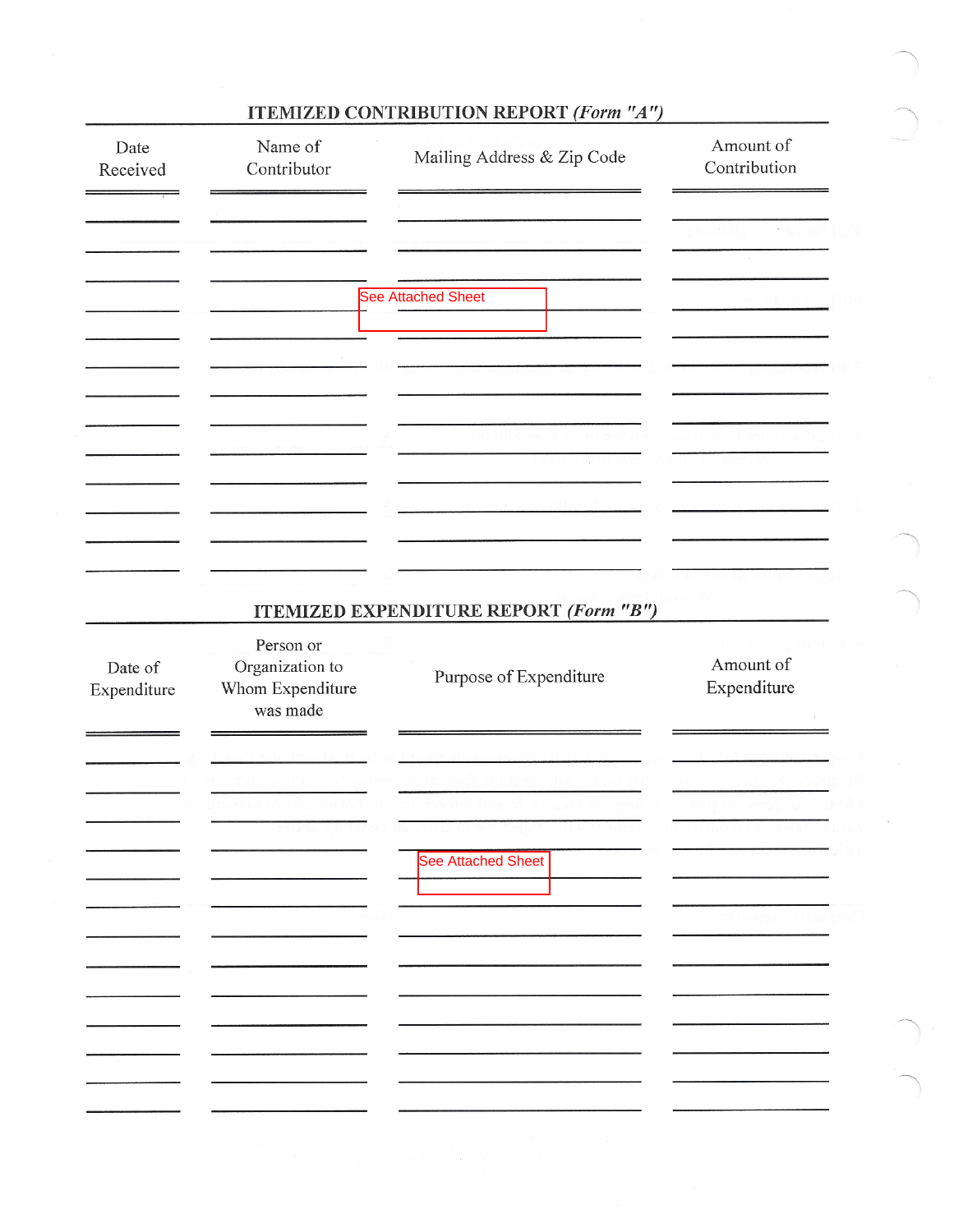## Account opened 06/14/17

## **Received**

| Mike Worel                  | 3412 Solamere Dr.             | Park City        | UT. | 84060 | ck#2690 | \$<br>250.00   |
|-----------------------------|-------------------------------|------------------|-----|-------|---------|----------------|
| Gary & Sue Grant            | 3428 Westview Trail           | Park City        | UT  | 84098 | ck#1010 | \$<br>1,000.00 |
| Chris & Merredith West      | 1521 Cutter Lane              | Park City        | UT  | 84098 | Ck#1620 | \$<br>1,000.00 |
| Mare & Patrick Piper        | 2540 Westview Trail           | Park City        | UT  | 84098 | ck#537  | \$<br>150.00   |
| John Boccardo               | 1400 Chapel Street, Unit 609  | Santa Clara      | UT  | 84765 | #3189   | \$<br>4,000.00 |
| Rich and Janice Sonntag     | 8057 Western Sky              | Park City        | UT  | 84098 | #3660   | 150.00         |
| RNOF LLC                    | 33B E. Broad Oaks Dr          | Houston          | ТX  | 77056 | #1020   | \$<br>2,500.00 |
| Alesia and Clayton Stuard   | 3892 American Saddler         | Park City        | UT  | 84060 | #1438   | \$<br>300.00   |
| Orrin Harrison              | 3819 Hawthorne Ave            | <b>Dallas</b>    | ТX  | 75219 | #1011   | \$<br>150.00   |
| Ed and Lynn Rutan           | 7120 Canyon Drive             | Park City        | UT  | 84098 | #1092   | \$<br>200.00   |
| Dan and Kay Priestly        | 7661 N. West Hills Drive      | Park City        | UT  | 84098 | #3530   | \$<br>500.00   |
| Nicole Nelmark              | 245 Park Ave., Apt. 4         | Park City        | UT  | 84060 | #2823   | \$<br>50.00    |
| Rheal and Lucienne Cormier  | 2640 Cody Circle              | Park City        | UT  | 84098 | #1403   | \$<br>1,000.00 |
| Ron Friedman                | 18611 Paseo Nuevo Drive       | Tarzana          | CA  | 91356 | #4000   | \$<br>300.00   |
| Sam and Denise Boney        | 9003 N. Promontory Ranch Rd   | Park City        | UT  | 84098 | #750    | \$<br>300.00   |
| Sam and Denise Baptista     | 7641 Outpost Way              | Park City        | UT  | 84098 | #8339   | \$<br>300.00   |
| Dan Labov                   | 2832 NE 32nd Street           | Lighthouse Point | FL  | 33064 | #141    | \$<br>150.00   |
| Jane Howze                  | 2727 Kirby Dr. Apt. 17J       | Houston          | ТX  | 77098 | #1320   | \$<br>350.00   |
| Arnie and Laura Rubin       | 6338 Dakota Trail             | Park City        | UT  | 84098 | #4948   | \$<br>250.00   |
| Brian and Gabby Ehman       | 8435 N. Ranch Garden Rd       | Park City        | UT  | 84098 | #1027   | \$<br>500.00   |
| Nancy Dalaska               | 530 N. Lake Shore Drive #1051 | Chicago          | IL  | 60611 | #200    | \$<br>500.00   |
| Terri Smith                 | PO BOX 1793                   | Park City        | UT  | 84060 | #1111   | \$<br>150.00   |
| Peter Smaha                 | 2052 Saddlehorn Drive         | Park City        | UT  | 84098 | #2893   | \$<br>150.00   |
| <b>Elaine Murray</b>        | 5690 Alden Ct                 | Park City        | UT  | 84098 | #1803   | \$<br>200.00   |
| <b>Bob and Vicki Mercer</b> | 3248 Signal Hill Ct           | Park City        | UT  | 84098 | #3204   | \$<br>300.00   |
| Risa Shapiro                | 10960 Wilshire Blvd #1100     | Los Angeles      | CA  | 90024 | #3607   | \$<br>300.00   |
| Herb and Lynne Binder       | 2254 Doc Holiday Drive        | Park City        | UT  | 84060 | #1148   | \$<br>300.00   |
| Keith and Ann Conrad        | 8663 N. Promontory Ranch Rd   | Park City        | UT  | 84098 | #173    | \$<br>300.00   |
|                             |                               |                  |     |       |         |                |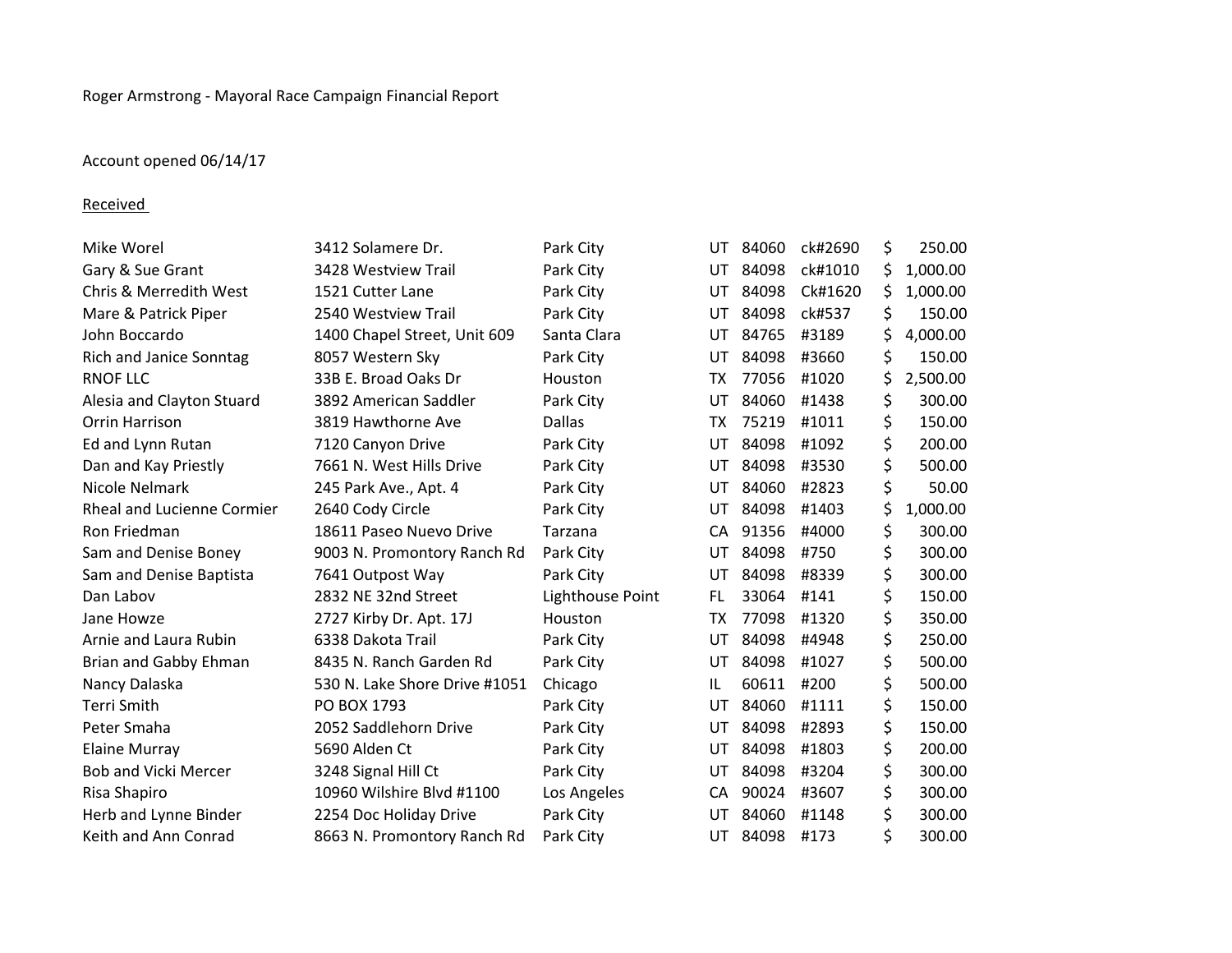| Jupiter View Capital, LLC   | PO BOX 680817              | Park City            | UT. | 84068 | #1187         | \$. | 300.00   |
|-----------------------------|----------------------------|----------------------|-----|-------|---------------|-----|----------|
| <b>Blake Christian</b>      | 2338 E. Westview Trail     | Park City            | UT  | 84098 | #3221         | \$. | 500.00   |
| Marc Gurvitz                | 9150 Wilshire Blvd #350    | <b>Beverly Hills</b> | CA. | 90212 | #7342         | \$  | 300.00   |
| Diane and Zolton Kerekes    | 3051 Saddleback Ridge Dr   | Park City            | UT. | 84098 | <sub>CC</sub> | Ś   | 300.00   |
| Barry and Allison Hanover   | 2483 DayBreaker Drive      | Park City            | UT. | 84098 | <b>CC</b>     | \$  | 300.00   |
| Randi Spinowitz             | 7481 Fiddlers Hollow       | Park City            | UT  | 84098 | <b>CC</b>     | \$  | 300.00   |
| Suzy and Alan Reighard      | 2478 Daybreaker Drive      | Park City            | UT. | 84098 | <b>CC</b>     | Ś.  | 200.00   |
| Andrea and Randy Katz       | 2368 Morning Star Dr       | Park City            | UT  | 84060 | <b>CC</b>     | \$  | 200.00   |
| <b>Rich and Julie Booth</b> | 2021 Lower Saddleback Rd   | Park City            | UT. | 84098 | <b>CC</b>     | \$  | 150.00   |
| Elsa and Dick Gary          | 2505 Silver Cloud Ct.      | Park City            | UT  | 84060 | <b>CC</b>     | \$  | 300.00   |
| Katharine Lauer             | 2759 E. Bitterbrush        | Park City            | UT. | 84098 | <b>CC</b>     | Ś.  | 1,000.00 |
| Beth Armstrong              | 2574 Aspen Springs Drive   | Park City            | UT  | 84060 | cc            | \$  | 5.00     |
| Jim and Dyan Pignatelli     | 2900 E. Slingshot Way      | Park City            | UT  | 84098 | #2806         | \$  | 500.00   |
| Jill and Steven Edwards     | 1649 Bluebird Canyon Drive | Laguna Beach         | CA. | 92651 | #362          | \$  | 500.00   |
|                             |                            | Park City            | UT  |       |               |     |          |

\$ 20,455.00